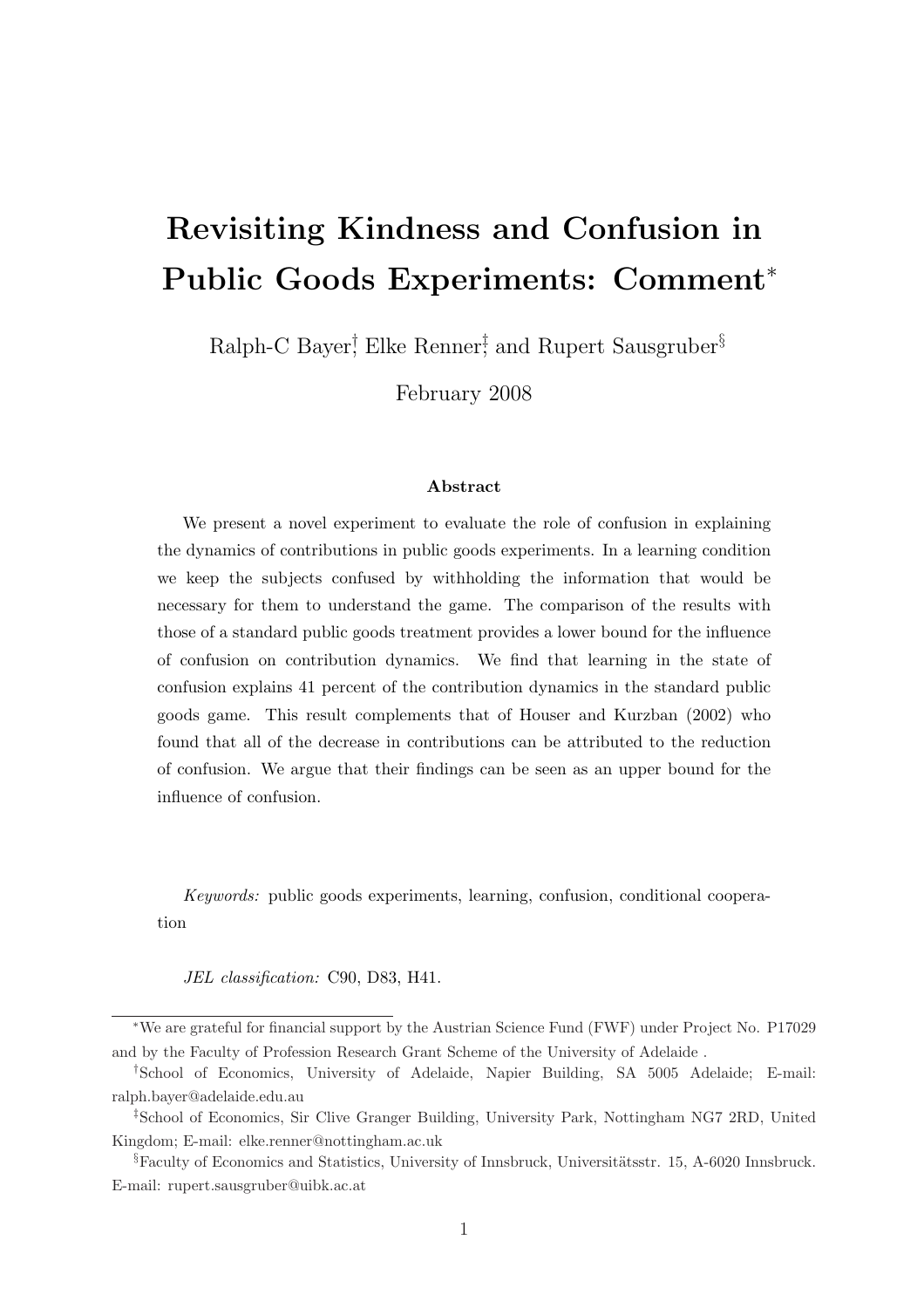# 1 Introduction

"A natural explanation for the large rate of contribution in many voluntary contribution experiments can be found in the inexperience of the subjects. Perhaps, a 40 to 60 percent contribution rate occurs simply because if one must contribute a number between 0 and Z and does not understand the implication of the act, then a natural choice is somewhere in the middle. Clearly it is important to be able to discover whether the data are simply the result of confusion and inexperience or the result of some more purposeful behavior." John O. Ledyard (1995: 146)

In a 2002 paper in this Review, Daniel Houser and Robert Kurzban (henceforth HK) report the results from an experiment aimed at discriminating between strategic behavior and confusion in public goods experiments. In their design, subjects participated in a "computer condition" in which all other group members were simulated by automata. A comparison to a standard public goods game was used to isolate the effect of confusion.<sup>1</sup> HK's findings were the following. The subjects on average contributed 28.6 percent of the endowment in the computer condition but 52.8 percent in a standard human condition. Off-equilibrium play in the computer condition cannot be associated with social motives towards other players and therefore has to be caused by confusion. So HK conclude that confusion accounts for 54 percent of all contributions to the public good. The finding that confusion accounts for a substantial amount of contributions is consistent with the existing literature (e.g. James Andreoni, 1995; Thomas R. Palfrey and Jeffrey E. Prisbey, 1996).

More interestingly, contributions in their computer condition fell with repetition at a rate much higher than in the human condition. HK conclude from this observation that the decay in contributions is entirely due to the reduction of confusion. This conclusion has very important implications. Given that HK find that the initial contributions in the human treatment are above the contributions in the computer treatment, a corollary of their conclusion would be that in the absence of confusion cooperation would be stable at an initial level. This view contradicts the conventional wisdom that the decay of contributions stems from the heterogeneity of preferences within a group, where the conditional cooperators start out with high contributions but consecutively adjust their contributions downwards as a reaction to selfish group members (see Andreoni, 1995; Kurzban and Houser, 2005; Laurent Muller et al., forthcoming; Urs Fischbacher and Simon Gächter,

<sup>1</sup>Paul J. Ferraro and Christian A. Vossler (2006) use a similar design for the same purpose and complement it with econometric modeling.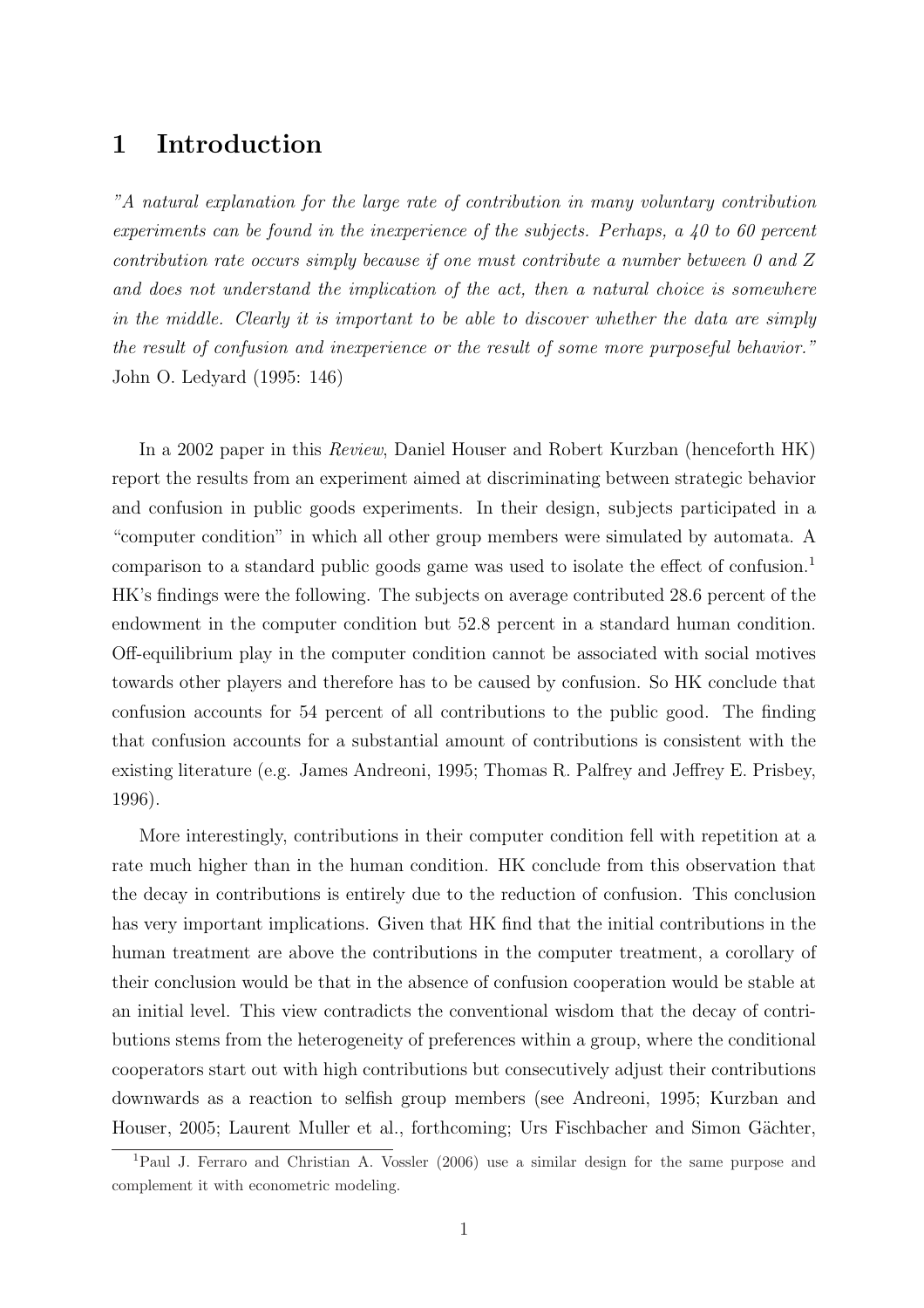2006).<sup>2</sup> In contrast, HK's findings imply that cooperation unravels due to some confused subjects, while most other authors claim that cooperation unravels because of some selfish individuals.

HK state their underlying assumption, which is sufficient for their conclusion, to be that "cooperation due to confusion is similar in the human and computer conditions" (HK: 1066). In what follows, we analyze the implicit impact of this assumption and argue that HK's attribution of the decay in contributions to confusion can be regarded as an upper bound. We then propose an experimental approach that provides a lower bound for the impact of confusion on the decay of contributions to complement HK's findings.

In HK's computer treatment, the reduction of confusion can only lead to a reduction in contributions, as social motives are excluded. So their assumption of equivalent behavior of confused players in both the human and computer treatment implies that confused people in the human treatment learn selfishness independently of conditional cooperation. If individuals are allowed to exhibit some form of conditional cooperation, then the true decay of contributions by confused subjects is likely to be different in the human treatment than the decay recovered from the computer treatment. Further, their assumption implies that imitation learning has to be identical regardless of the identity (computer or human) of the imitated and whether the behavior to be imitated is explicitly given before a decision or just as information after a round.<sup>3</sup>

HK's assumption that confused subjects behave and learn exactly in the same way regardless of the treatment cannot be tested empirically. Hence, their finding that the decay in public goods games can be fully attributed to the reduction of confusion is to be regarded as an upper bound. Alternative designs based on other plausible assumptions might lead to different results.

As demonstrated, studies that use computer treatments for isolating the effects of confusion suffer from the need for auxiliary assumptions on how the behavior in the computer treatment translates into a human situation. In fact, all studies that try to isolate the dynamic effects of confusion have to make some assumptions. Given that the results and the assumptions made by HK provide a conclusion that gives an upper bound on the impact of confusion on the decay of contributions, we choose our design such that our results can be seen as a lower bound. Suppose confused subjects are much less sophisticated than assumed by HK. Assume that a confused subject neither understands

<sup>2</sup>Herbert Gintis et al. (2003) explain similar dynamics with an evolutionary approach.

<sup>&</sup>lt;sup>3</sup>In HK's computer treatment the contributions of the computers were given before individuals had to decide.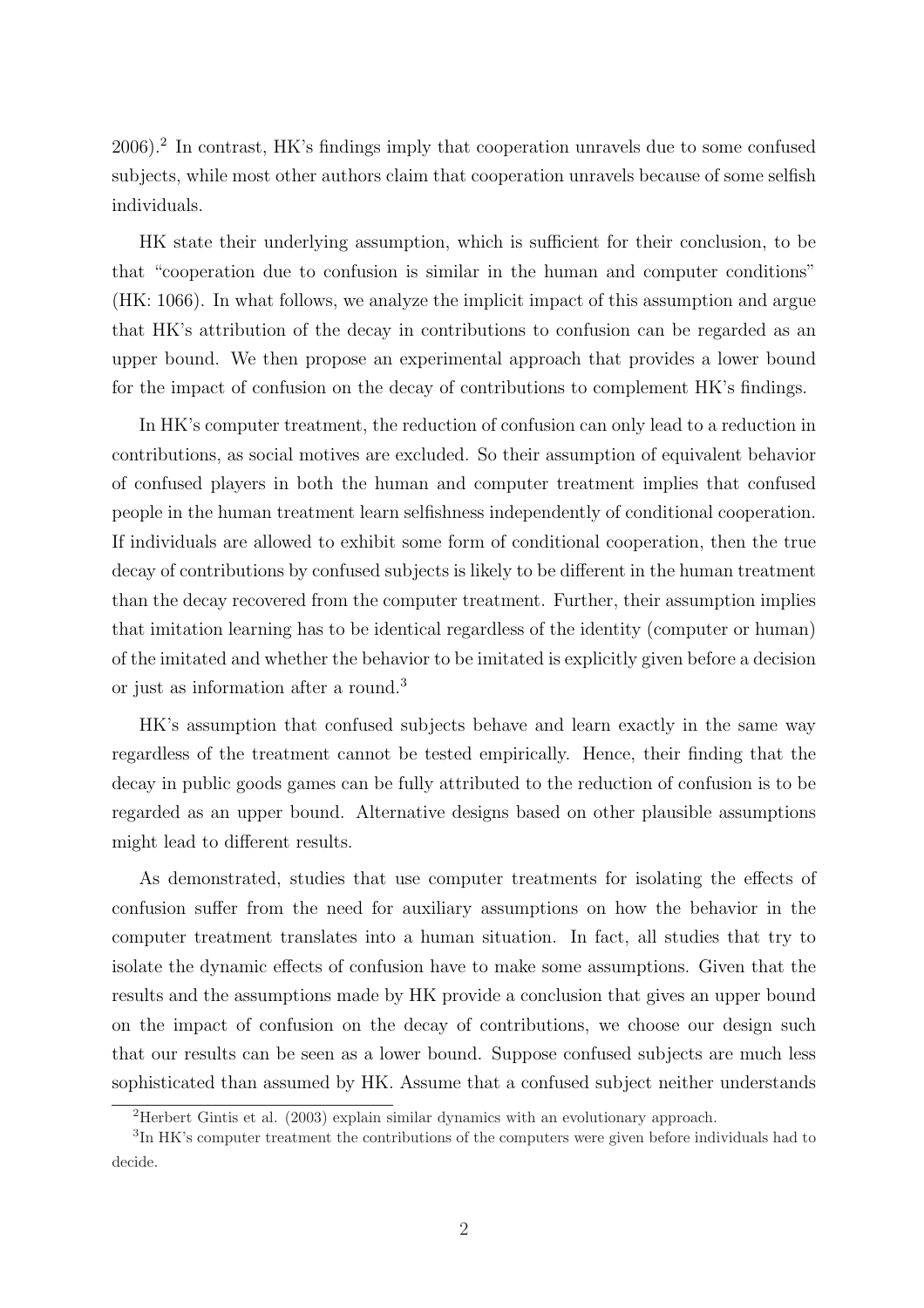the incentive structure, nor uses the contributions of other subjects (or computers) as a means of imitation learning.

Such an extreme initial assumption has the advantage that no further implicit assumptions about the reaction to computer contributions has to be made. Additionally, the dynamics of contributions of individuals, who are confused and ignorant in the sense explained above, do not have to be imputed from a treatment where social motives are excluded. Instead, confusion of this kind can be induced by withholding information about the payoff structure and the choices of other group members. So a treatment where subjects do not know either the incentive structure or the choices of the group members induces this kind of "ignorant" confusion. Subjects can only learn by reinforcement in such an environment. We run such a treatment and compare the contribution dynamics with those in a standard public goods game.

Inducing confusion with such a procedure instead of recovering it from a computer treatment comes at a price. Subjects that are more sophisticated but still confused are not properly represented. Confused subjects, who are cleverer than the assumed "ignorant" subjects, are expected to learn and reduce their contributions more quickly (if they are self interested). Hence, the dynamics observed in a treatment inducing confusion defined as ignorance can be seen as a lower bound to the true impacts of confusion on contribution dynamics. The merit of a study inducing confusion as ignorance is that it complements HK's upper bound with a lower bound. As such, finding that the decay of contributions in our confusion treatment is still stronger than in the traditional public goods game would put HK's claim that confusion is responsible for all decay beyond doubt. The converse finding would imply that not all decay is necessarily caused by confusion. Such a finding would leave room for the conventional belief that (at least some of) the decay in contributions is due to the reaction of conditional cooperators to low contributions of selfish subjects.

Our results are as follows. At the aggregate level we find that contributions drop off in both the confusion condition and the standard public goods game. This observation supports the claim that learning leads to dynamics similar to those which are readily interpreted as conditional cooperation in standard public goods games. However, in contrast to HK, we find that the contributions in the standard treatment decrease at a significantly higher rate than in the confusion condition. According to our estimates learning only accounts for 41 percent of the contribution dynamics. We also analyzed whether the reduction of confusion (due to reinforcement learning) can cause correlated behavior at the individual level that can be mistaken for conditional cooperation. Our experiment provides direct evidence that the correlation of contributions with average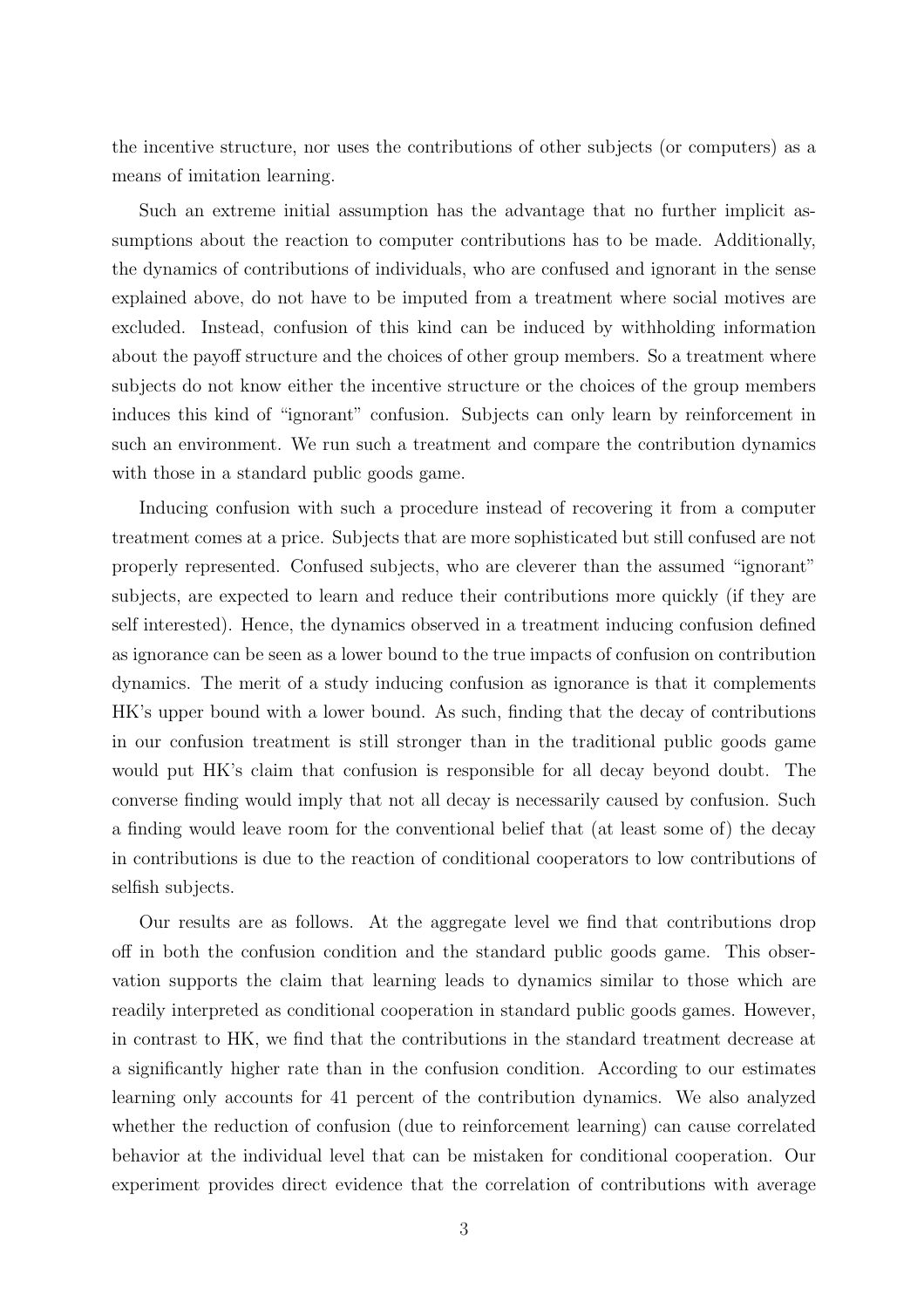past contributions of the other group members cannot be explained by the reduction of induced confusion.

The next section describes the experimental design. Section 3 presents our findings and section 4 concludes.

### 2 Experimental design

Our design induces confusion by withholding information about the game from the subjects. They only know the admissible action space and that the environment may change over time. Over the repetitions of the game, the subjects are informed only about the payoff resulting from their last choice (see Appendix II for instructions).

We employ a within-subject comparison between two phases, which we complement by a treatment to control for the effect of the same subject participating in two treatments. The within-subject comparison enables us to observe the same subject's behavior both in a state of confusion and in the standard condition. A phase consists of 20 periods. In phase one, the subjects choose a number between 0 and 20 in each period. The subjects do not know that this number is a contribution choice. The instructions tell them that the aim of the experiment is the study of learning behavior. We inform the subjects that their payoff is determined by their choice and "other factors that might change between periods".

At the end of phase one, the subjects in the within-subject treatment are informed that a new experiment (phase two) will start. Only at this stage are they given instructions for a standard linear public goods game, where they are assigned to groups of four. In the control treatment subjects only play the standard public goods game with instructions. This design enables us to test if the fact that the subjects played phase one first altered the behavior in the following standard public goods game. We did not find any differences in behavior and therefore are confident that our within-subject analysis is valid. We will provide the details in the next section.

The structure of the experimental public goods game was as follows. Every period the subjects receive 20 points as their initial endowment. Every point invested into the Group Exchange pays 0.4 cents to every subject in the group, while every point kept pays 1 cent only to the subject. The underlying structure of phase two is identical to that of phase one except that the subjects did not know that they played a public goods game in phase one, while they did know in phase two. In what follows we refer to phase one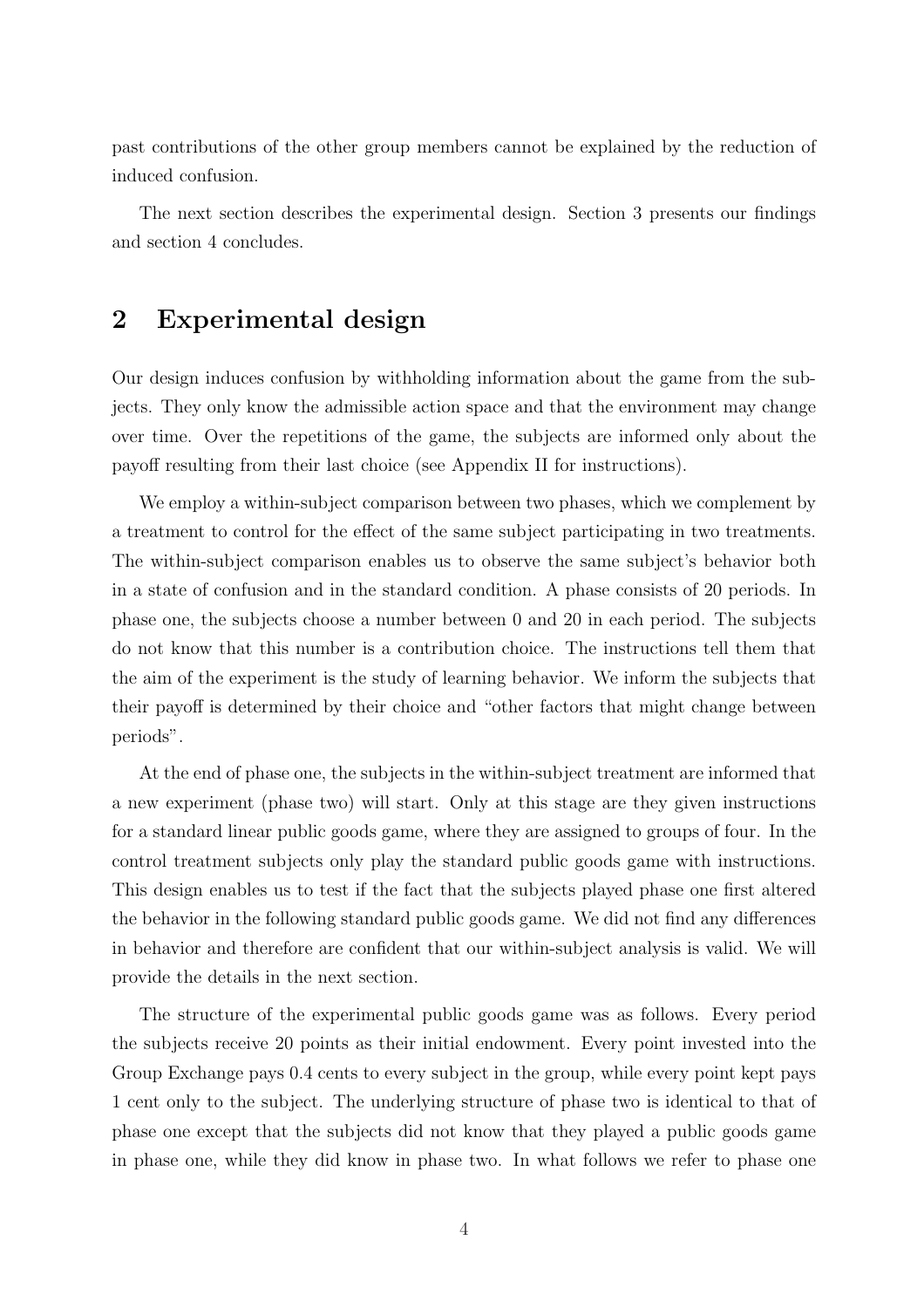as the learning condition and to phase two (and the control treatment) as the standard condition.

# 3 Results

We ran 5 sessions with between 16 and 20 subjects each. In total we had 15 groups (60) subjects) participating in the within-subject condition and 9 groups (36 subjects) in the control. The subjects were first-year students at the University of Adelaide from a variety of fields, who had never before been in an experiment. The experiments were conducted with the software package z-Tree (Urs Fischbacher 2007). The experiment lasted between 25 (control treatment) and 35 minutes (both phases), and the average subject earned the equivalent of US\$ 10.1 (in Australian Dollars) within this time.

Figure 1 shows the time series of the average contributions in the learning condition as a percentage of the endowment. The black line shows the average observed contribution behavior. As one would expect for a situation where subjects cannot understand the implications of their behavior (see the introductory quote by Ledyard 1995), the average contributions start out around the midpoint of the admissible action space. With repeated interaction, however, contributions show a drop off from 53.4 percent of the total endowment in period one to 35.7 percent in period 20. On average (using a linear regression) contributions drop by −0.18 units per period. This negative time trend is significant at the 1-percent level.<sup>4</sup>

The observation that chosen numbers decrease with repetition in the learning condition just as contributions do in the standard public goods game provides support for the claim that learning can be mistaken for conditional cooperation. To gain some more confidence that our learning condition accurately picks up learning dynamics – and nothing else – we compare the actual behavior to the simulated outcomes of a simple learning model. The model is in the tradition of reinforcement learning. Individuals decide over their choices by comparing the payoffs resulting from their last two choices.<sup>5</sup>

The choice rule is simple: A subject only chooses numbers that are closer to the number that led to the higher payoff in the previous two periods. For simplicity we assume that subjects randomize over all choices that are in the remaining domain with

<sup>4</sup>We use robust standard errors adjusted for clustering on groups throughout this paper.

<sup>&</sup>lt;sup>5</sup>We use such a short memory for two reasons: i) in the instructions we inform subjects that the environment might change over time and ii) Rajiv Sarin and Farshid Vahid (2004) have shown that the use of rapidly decaying past attractions improves the fit of reinforcement-learning models.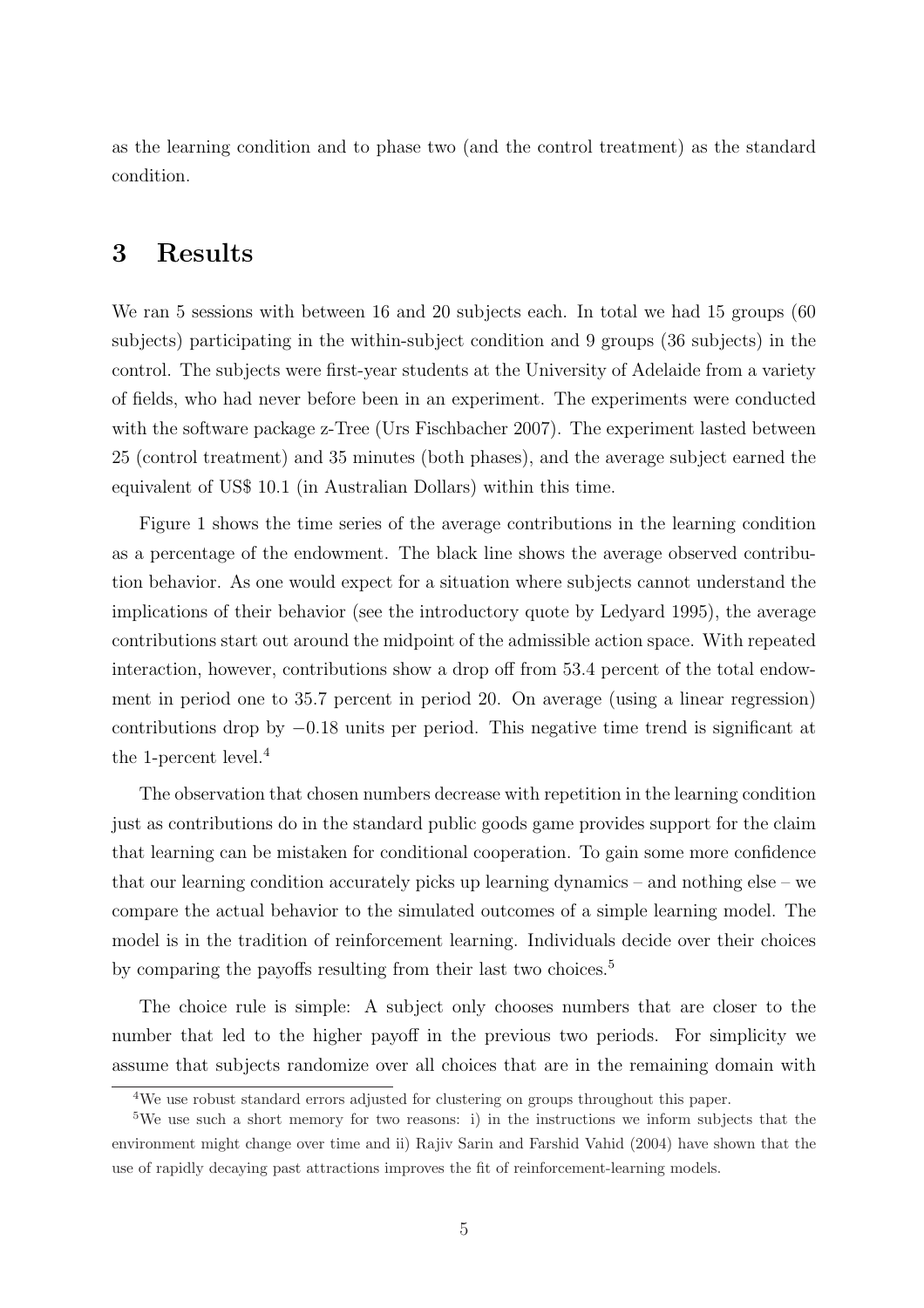equal probability. In cases where a subject is not able to learn anything from her last choices – either the last two choices or the last two payoffs are equal – a subject randomizes over the unrestricted domain. A more detailed description of the model can be found in Appendix I.

The grey line in Figure 1 shows the result of simulated behavior from the model. We simulated 5000 groups. As the starting values are not determined endogenously in the model, we drew them from the empirical distributions of the real contributions observed in the two first periods. We see that a model as simple as ours already does very well at tracking the behavior in the learning condition. Hence, we feel confident to conclude that our learning condition isolated learning dynamics from the dynamics generated by strategic behavior of any kind.

#### Figure 1

Time series of average contributions in the learning condition (phase one)



Our next step is to quantify how much of the downward trend of contributions in the standard public goods game (phase two and the control treatment) is due to the reduction of confusion.<sup>6</sup> In Figure 2, the black line plots the average contributions of the subjects in the standard condition. Obviously, the rate at which subjects reduce their contributions is greater than in phase one. In the standard condition, contributions drop from 57.7 percent of the total endowment in period 1 to 16.6 percent in period 20.

 $6$ We pool the data from phase two and the control treatment, as we could not find significant differences. We shortly discuss this when we present our main regression below.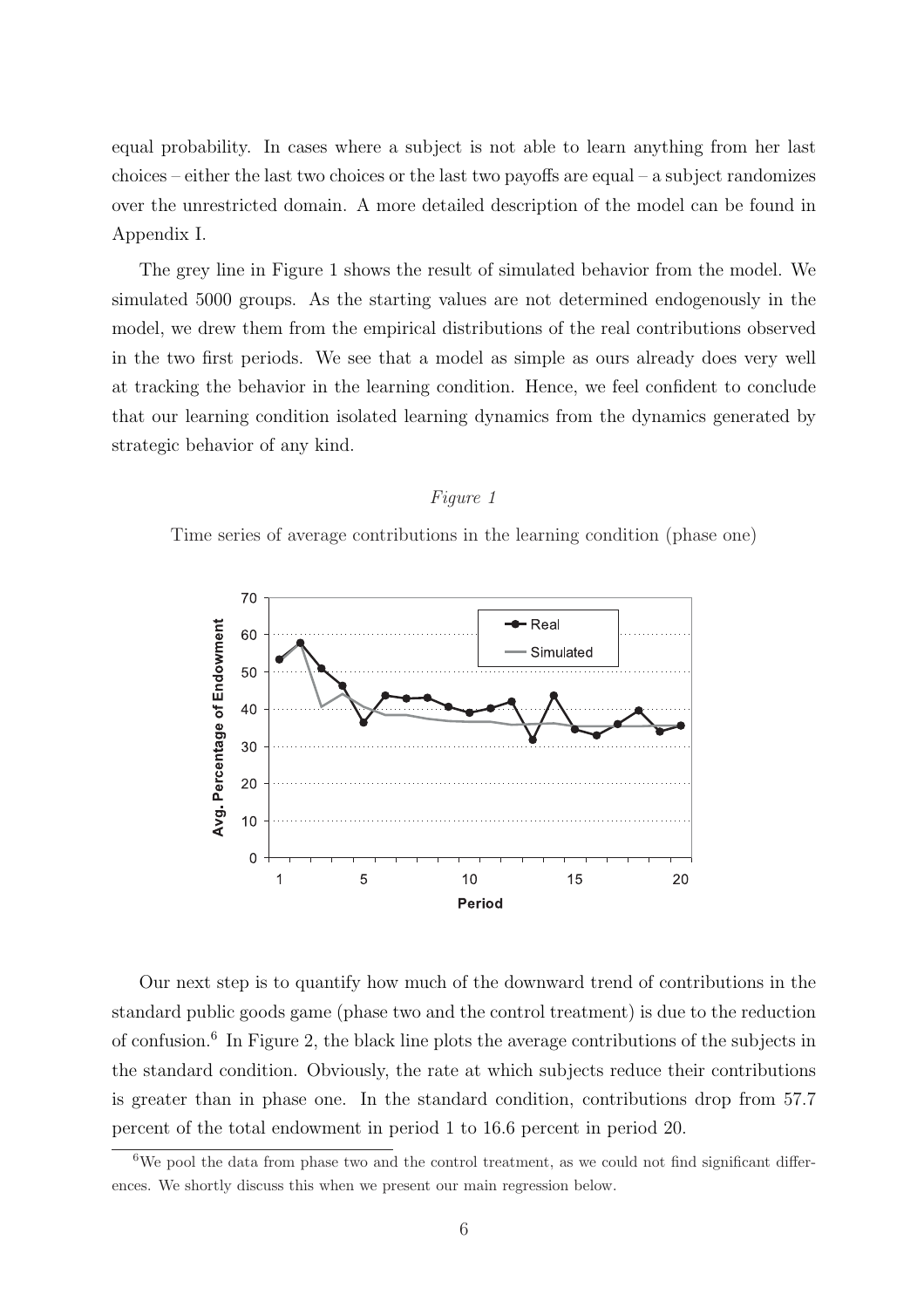As before, the grey line in Figure 2 shows the choices simulated using the learning model with the starting values drawn from the empirical distributions of the first two periods. The learning model does not fit the data well. The dynamics in the standard public goods game appear to be different than the simulated reinforcement-learning dynamics, which performed so well at explaining behavior in the learning condition. A Wilcoxon matched-pairs test (for the subjects that played both phases) confirms that the deviations of the average group contributions from the simulated contribution averages summed over the 20 periods are significantly smaller in the learning condition  $(p < 0.01, N = 15)^{7}$ .

The analysis above shows that a reinforcement-learning model explains the dynamics in the learning condition, while it fails to explain all the dynamics in the standard public goods game. The learning speed predicted by the model is insufficient to explain actual behavior in the standard condition. Therefore confusion defined as ignorance cannot explain all of the decrease in cooperation in the public goods game. Even after controlling for learning dynamics some decay in contributions still remains.<sup>8</sup> In the standard condition the linear time trend is −0.44, which is significantly different both from zero and −0.18 (the time trend estimated for phase one).

To summarize: Assuming that confusion in the human condition takes the form of ignorance, we conclude that the reduction of confusion accounts for  $-0.18/-0.44 = 41$ percent of the total decrease in cooperation. From our discussion above, this figure gives a lower bound for the true impact of learning on contribution dynamics. This result is in contrast to the 100 percent contribution of learning found by HK, which we consider an upper bound.

Given our results, the lower bound approach of the influence of confusion on contribution dynamics does not rule out the conventional belief that (at least some of) the decay observed in public goods games is due to conditional cooperation. So we conduct further tests and compare the correlation between current contributions and past contributions of other group members across treatments. This will show if reinforcement learning can generate correlation patterns, which are usually regarded as evidence for conditional cooperation. For this purpose, we run the following regression:

$$
c^i_t = \beta_0 + \beta_1 c^i_{t-1} + \beta_2 \overline{c}^{-i}_{t-1} + \beta_4 t + \varepsilon^i_t,
$$

where  $c_t^i$  is the subject's current contribution,  $\overline{c}_{t-1}^{-i}$  is the average declaration of the other

<sup>&</sup>lt;sup>7</sup>The average mean square error of the simulation is more than four times larger in phase two  $(3.66$ vs. 0.82 points).

<sup>8</sup>Taking the difference between the real and simulated contributions in Figure 2 reveals that the remaining dynamics still point downwards.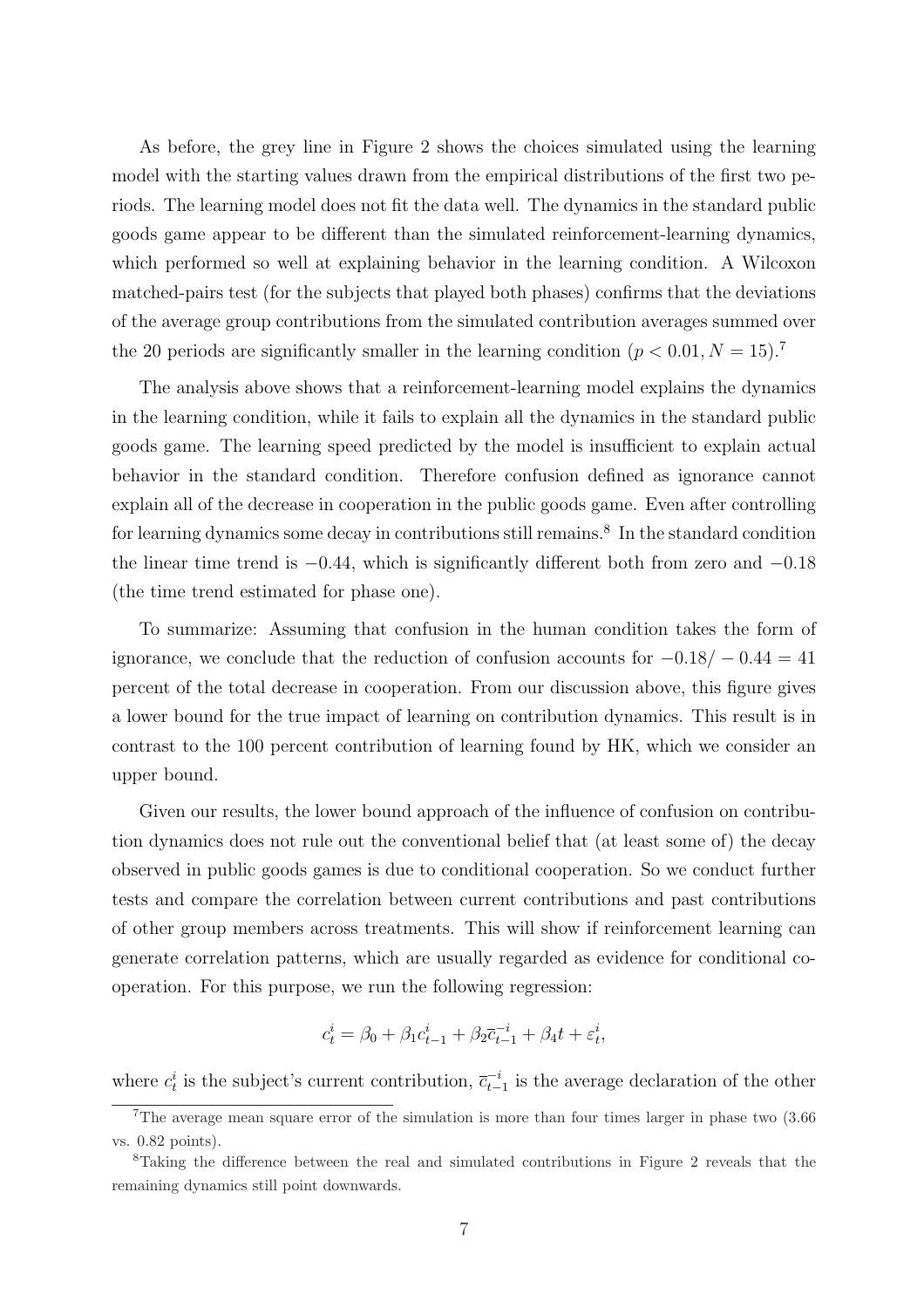#### Figure 2





group members in the past period, t is a time trend, and  $\varepsilon_t^i$  denotes the error term. Previous research has taken a positively significant  $\beta_2$  in the standard public goods game as evidence for social preferences in the guise of conditional cooperation, as it indicates that variation in the past contribution of the other group members influences the own contribution in the same direction (e.g., Rachel Croson 1998). Initially, we ran this regression separately for phase one, phase two and the control treatment. Then we combined the variance-covariance matrices using seemingly unrelated regression, allowing for clustering on groups and followed by a Chow test establishing if the coefficients are jointly different among the three treatments. We found that the coefficients from the learning condition are significantly different to those from both of the treatments where a standard public goods game was played  $(p < 0.01)$ , while we could not find a significant difference between the two public goods treatments (phase two and the control treatment,  $p > 0.23$ ). We conclude that a) behavior in the learning condition differs from that in the public goods games, while b) behavior in the public goods games are not influenced by the experience of having played the learning condition before. Below we present regressions where we pool the data from the standard public goods games and test if the estimate of  $\beta_2$  differs across the learning and standard condition.

Table 1 shows the results. The p-values in parentheses are calculated from robust standard errors accounting for clustering on groups. For the standard condition the esti-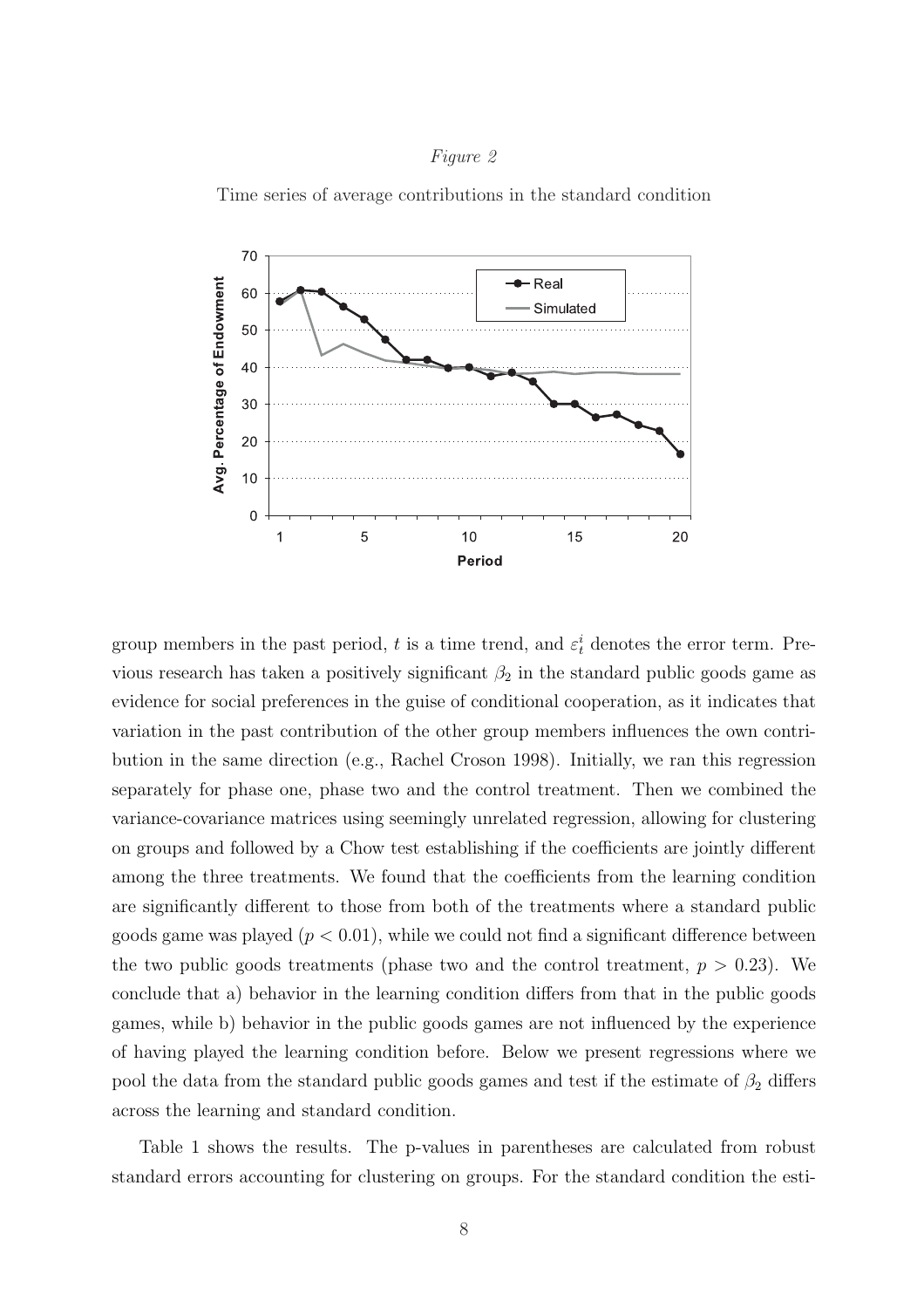|                           | Standard     | Learning                         |  |  |
|---------------------------|--------------|----------------------------------|--|--|
| const                     | 3.05         | 7.35                             |  |  |
|                           | (< 0.01)     | (< 0.01)                         |  |  |
| $c_{t-1}^i$               | 0.58         | 0.21                             |  |  |
|                           | (< 0.01)     | (< 0.01)                         |  |  |
| $\overline{C}_{t-1}^{-i}$ | 0.16         | 0.04                             |  |  |
|                           | (< 0.01)     | (> 0.43)                         |  |  |
| t.                        | $-0.14$      | $-0.13$                          |  |  |
|                           | (< 0.01)     | (< 0.01)                         |  |  |
|                           | $N = 1824$   | $N = 1140$                       |  |  |
|                           |              | $F(3,23)=458.21$ $F(3,14)=21.13$ |  |  |
|                           | $r^2 = 0.48$ | $r^2 = 0.07$                     |  |  |

Table 1 OLS regression with robust standard errors. Dependent variable:  $c_t^i$ 

mated coefficient for  $\beta_2$  is significantly positive, which is consistent with previous studies. Without further control, it is not possible to decide if the positive  $\beta_2$  is due to conditional cooperation, learning, or a compound of both. We employ the same regression for the data generated in the learning condition in order to isolate the impact of confusion. We find that there the estimate of  $\beta_2$  is insignificant. Given our assumption relating to the nature of confusion, we can conclude that the serial correlation in the standard public goods game cannot be explained by the reduction of confusion, as reinforcement learning cannot reproduce the correlation structure usually taken as evidence for conditional cooperation.

A further interesting result of our regression is that the residual time trend in the standard condition after controlling for serial correlation is very close to that in the learning condition. This suggests that the decay that cannot be attributed to conditional cooperation is similar in both treatments. If our assumptions on confusion are correct then this decay represents the common influence of the reduction of confusion in both treatments.<sup>9</sup>

A last test explicitly takes into account individual heterogeneity with respect to social preferences and learning by exploiting the within-subject variation between phase one and

<sup>&</sup>lt;sup>9</sup>Note also that for the learning condition the regression does not explain much of the variance  $(r^2 =$ 0.07), while it fits the data well ( $r^2 = 0.45$ ) for the standard condition.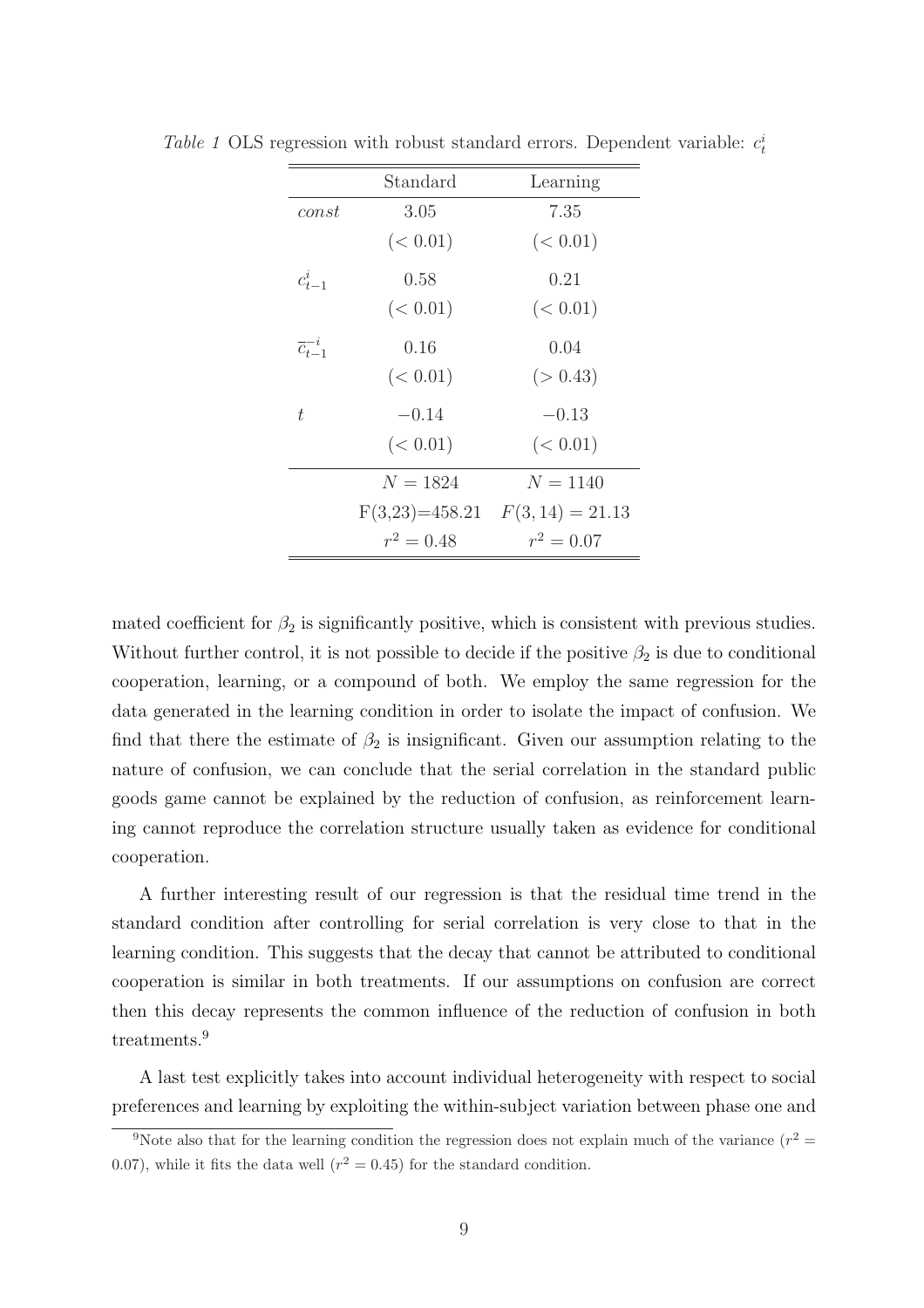phase two. Appendix III contains a table indicating whether a subject's contributions are significantly correlated with past contributions of other group members for both treatments (Spearman rank-correlation coefficient, 5-percent level). In the learning condition there are only four out of 60 subjects (6.6 percent) who exhibit a significantly positive correlation, whereas in the standard condition 32 of 60 (53.3 percent) do so. The subjects identified as conditional cooperators due to positive correlation in the standard condition are therefore unlikely to be just confused subjects who learn. Only 12.5 percent of the subjects (four out of 32) showing positive correlation in the standard condition also show a positive correlation in the learning condition.

## 4 Conclusion

In this paper we presented a novel experiment to identify the influence of confusion on the dynamics in public goods experiments. Our study complements the work of Houser and Kurzban (2002) who suggested that 100 percent of the decay in contributions is due to the reduction of confusion. They used a learning friendly full-information individual-choice problem to isolate the effects of confusion by framing it as a public goods game. We argue that their findings can be considered an upper bound. In contrast, we induce confusion by withholding information, which does not remove the interactive structure of a public goods game but makes it much harder to learn. Our results can therefore be interpreted as a lower bound of the impact of confusion. We find that the reduction of confusion causes a decay in contributions over time, as did Houser and Kurzban. However, learning only accounts for 41 percent of the total decay. Furthermore, we could not find evidence for the reduction of confusion producing correlation patterns of contributions within groups that could be wrongly attributed to conditional-cooperation behavior. Consequently, we believe part of the dynamics in public goods games is due to conditional cooperators reacting to the low contributions of other group members.

## References

Andreoni, James. 1988. "Why Free Ride? Strategies and Learning in Public Goods Experiments." Journal of Public Economics, December 1988, 37(3), pp. 291-304.

Andreoni, James. 1995."Cooperation in Public-Goods Experiments: Kindness or Confusion?" American Economic Review, September 85(4), pp. 891-904.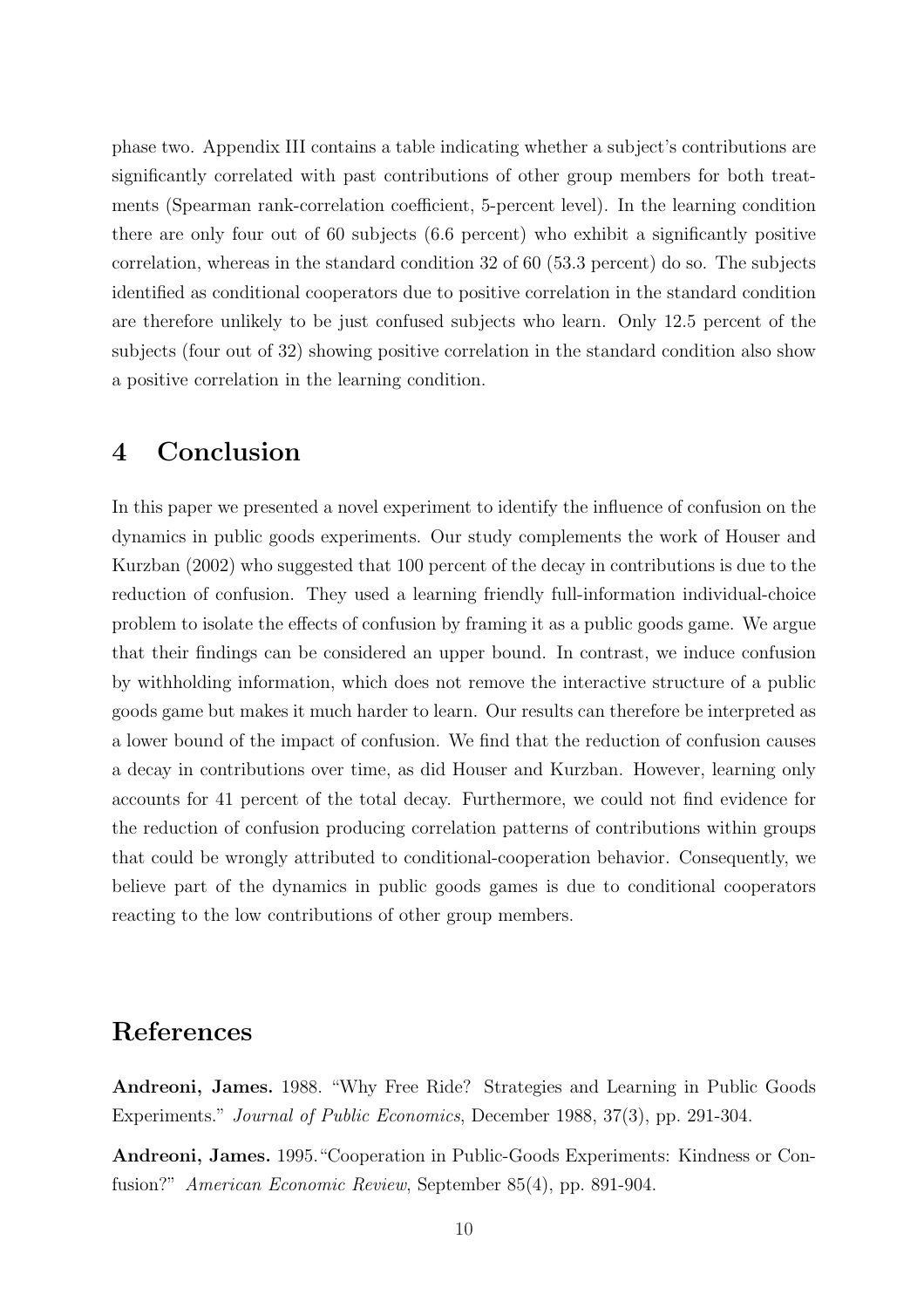Croson, Rachel T. A. 1998. "Theories of Altruism and Reciprocity: Evidence from Linear Public Goods Games." Working Paper, The Wharton School, University of Pennsylvania.

Ferraro, Paul J. and Christian A. Vossler 2006. "Stylized Facts and Identification in Public Goods Experiments: The Confusion Confound." Working Paper, Georgia State University.

Fischbacher, Urs. 2007."Z-Tree: Zurich Toolbox for Readymade Economic Experiments." Experimental Economics 10(2), pp. 171-8.

Fischbacher, Urs, and Simon Gächter. 2006. "Heterogenous Social Preferences and the Dynamics of Free Riding in Public Goods." CeDex Discussion Paper No. 2006-01.

Gintis, Herbert, Samuel Bowles, Robert Boyd, and Ernst Fehr. 2003. "Explaining Altruistic Behavior in Humans." Evolution and Human Behavior, 24(3), pp. 153–72.

Houser, Daniel, and Robert Kurzban. 2002."Revisiting Kindness and Confusion in Public Goods Experiments." American Economic Review, September, 92(4), pp. 1062-9.

Kurzban, Robert, and Daniel Houser. 2005."An Experimental Investigation of Cooperative Types in Human Groups: A Complement to Evolutionary Theory and Simulations." Proceedings of the National Academy of Sciences, 102(5), pp. 1803-7.

Ledyard, John O. 1995."Public Goods: A Survey of Experimental Research." In: J.H. Kagel and A.E. Roth (Eds.): The Handbook of Experimental Economics. Princeton Univ Press, Princeton, pp. 111-94.

Muller, Laurent, Martin Sefton, Richard Steinberg, and Lise Vesterlund. forthcoming. "Strategic Behavior and Learning in Repeated Voluntary-Contribution Experiments." Journal of Economic Behavior and Organization.

Palfrey, Thomas R., and Jeffery E. Prosbey. 1996. "Anomalous Behavior in Public Goods Experiments: How Much and Why?" American Economic Review, August, 61(2), pp. 829-46.

Sarin, Rajiv, and Farshid Vahid. 2004."Strategy Similarity and Coordination." Economic Journal 114, pp. 506-27.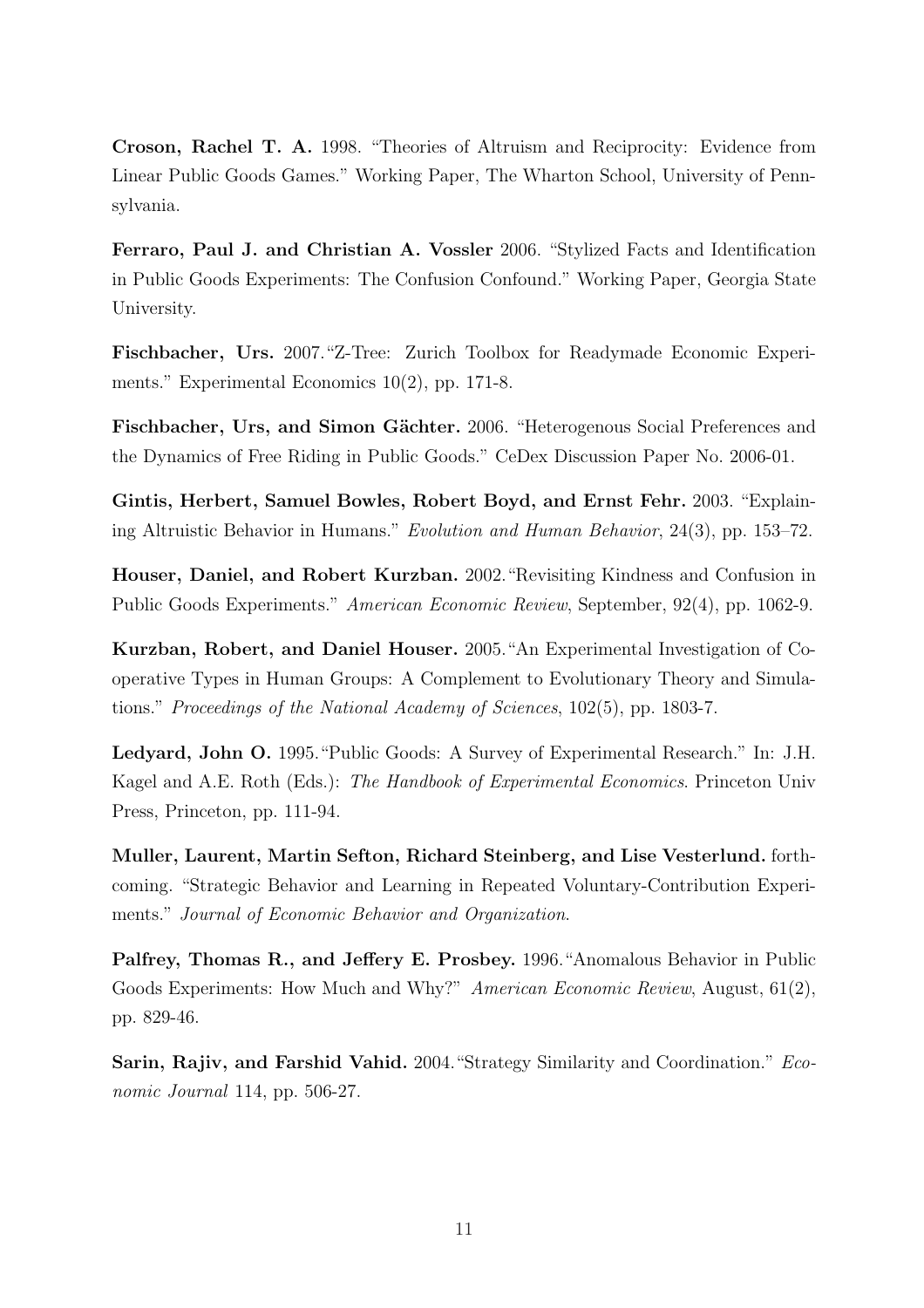### Appendix I: The Learning Model

Denote the contribution of person  $i \in \{1, 2, 3, 4\}$  in period  $t \in \{1, 2, ..., 20\}$  as  $c_t^i$ . The individual uses the payoff  $p$  and the own choices of the last two periods to determine the contribution in the current period (if possible). So

$$
c_t^i = f(c_{t-1}^i, c_{t-2}^i, p_{t-1}^i, p_{t-2}^i).
$$

After having observed the two last outcomes given their choices made, individuals only consider choices which are closer to the choice that resulted in a higher payoff. Suppose  $c_{t-1}^i$  was greater than  $c_{t-2}^i$  and the payoff in period  $t-1$  was greater than in period  $t-2$ , then the individual only chooses values in the interval from the midpoint between the two previous choices to the maximum choice (20). For equal profits in periods  $t - 1$  and  $t-2$  the support is [0, 20], as then the history contains no information about in which direction to go. Moreover the support will also be the whole spectrum of possible choices if the previous two choices were identical.

To find the region of choices (the support) that satisfies these conditions given the history, define the changes in choices and payoffs between periods  $t - 1$  and  $t - 2$  as

$$
\Delta p_t^i \equiv p_{t-2}^i - p_{t-1}^i
$$
  

$$
\Delta c_t^i \equiv c_{t-2}^i - c_{t-1}^i
$$

Then we can introduce a variable  $d_t^i$  that tells us whether the individual in period t wants to choose a number closer to the higher  $(d_t^i = 1)$  or the lower of the previous choices  $(d_t^i = -1)$ :

$$
d_t^i = sign(\Delta p_t^i \cdot \Delta c_t^i).
$$

Note that if either the profits or the previous choices have not changed between periods  $t-2$  and  $t-1$  then we have  $d_t^i = 0$ . Denoting the admissible support for period t as  $C_t^i$ then we have:

$$
C_t^i = \begin{cases} \begin{bmatrix} 0, \frac{c_{t-1}^i + c_{t-2}^i}{2} \\ \frac{c_{t-1}^i + c_{t-2}^i}{2}, 20 \end{bmatrix} & if & d_t^i = 1 \\ \begin{bmatrix} 0, 20 \end{bmatrix} & if & d_t^i = 0 \end{cases}
$$

Next we have to specify which point within the admissible range will be chosen. The simplest assumption is that the individual draws from a uniform distribution with support  $C_t^i$ :

$$
c_t^i \sim U \text{ on } C_t^i
$$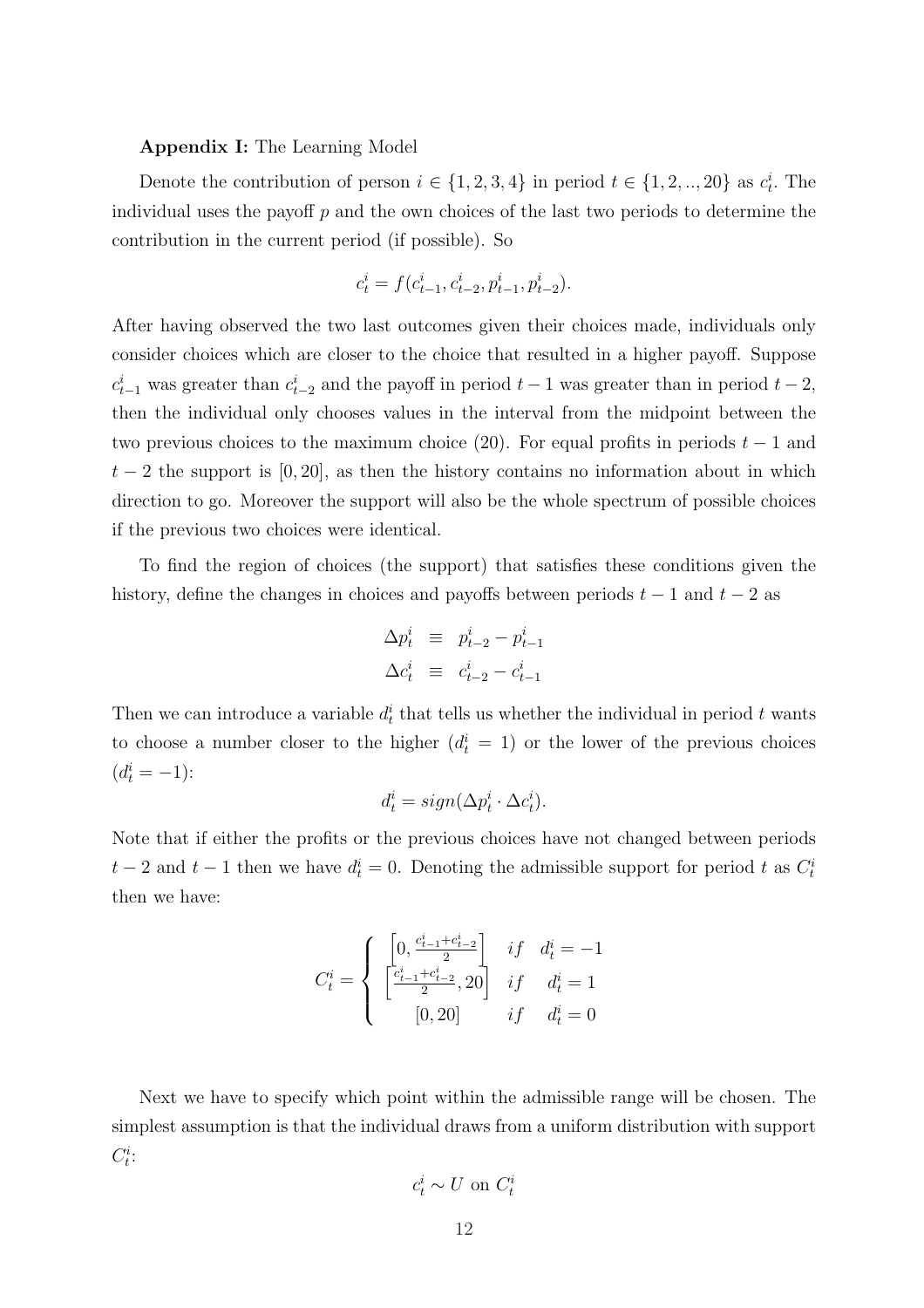Analyzing the data we found that the median of choices for both experimental conditions is approximately in the middle of the support, which is the case under a uniform distribution. However, we observed quite a few focal points (bottom or top of the range), which cannot be modeled with the uniform distribution. The differences mainly occurred in the fullinformation treatment.

The remaining question is the choice behavior of the individual in periods 1 and 2. In these early periods there is not enough information available to use reinforcementlearning. We follow the widespread approach and use the observed choice distribution in those first two periods. The first two choices are assumed to be driven by some factors exogenous to our learning model, such as focal points.

Basically, the model assumes that individuals believe in a "linear" world. This is implemented by the assumption that individuals choose values closer to the values that have been successful in the past. The belief that the world is linear is correct here as the underlying public goods game is indeed linear in the own choice. Another reason why we chose this learning rule is that it is consistent with the world the subjects know in the treatment with full information. Hence, such a learning rule should be most suited to explain choice behavior in the full information treatment if reciprocity motives are absent. Other more sophisticated beliefs about the underlying structure (like a quadratic relationship between choice and payoff) could lead to experimenting, where people choose numbers which are the extreme opposite of the previously more successful choice.

#### Appendix II:

#### 1. Instructions to subjects for phase one.

#### General Information

You are participating in an experiment on learning behaviour. In the experiment you earn points, which will be converted into real money at the end of the experiment with the following exchange rate:

$$
100 \text{ points} = \text{AUD } 1.25.
$$

Your earnings are paid in cash at the end of the experiment. Please note: It is strictly forbidden to communicate with other participants during the experiment. You are not allowed to speak with other participants. If you have questions during the experiment please raise your arm and somebody will come and help you.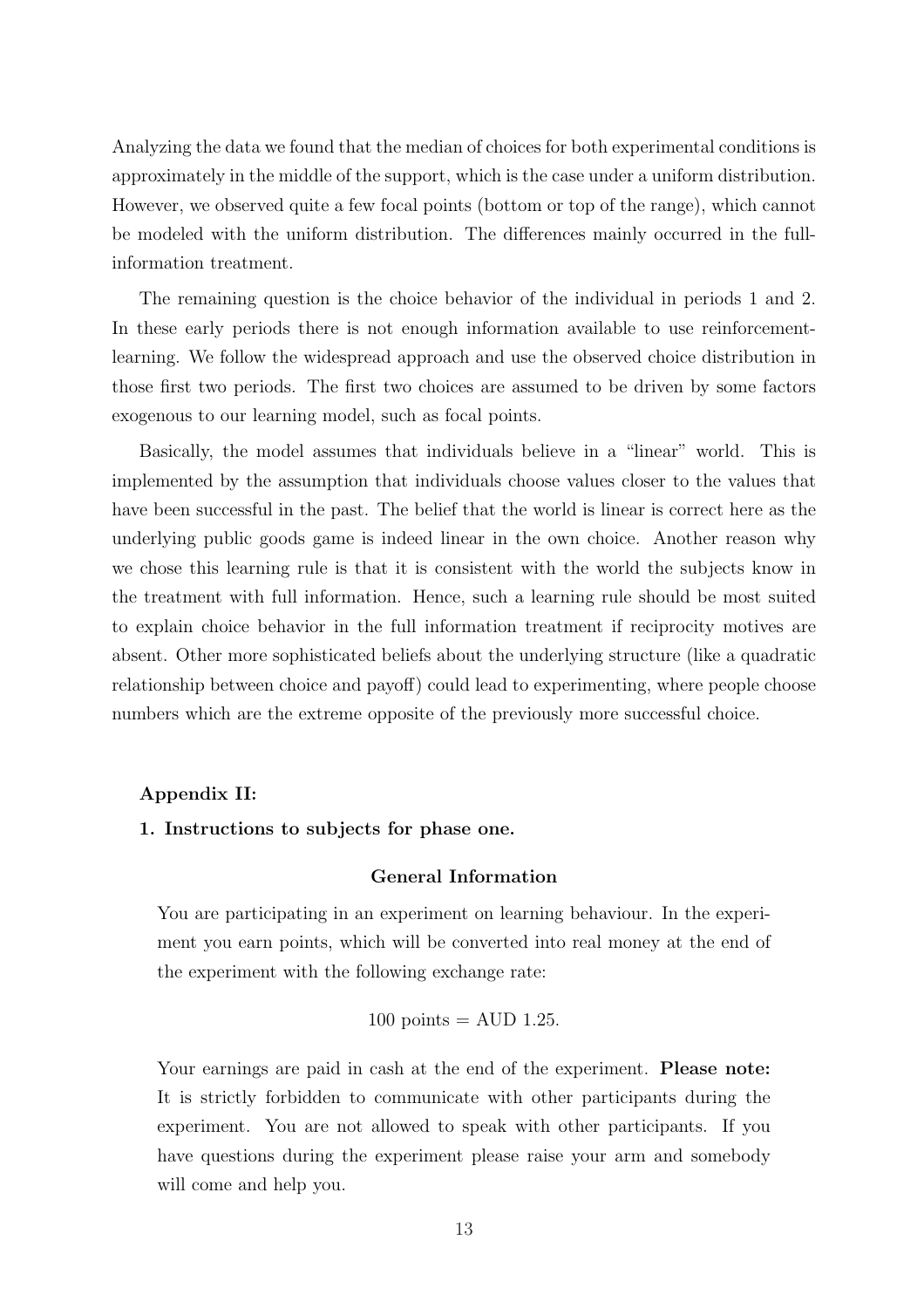### The timing of the experiment

The proceedings for the 20 periods are:

At the beginning of each period you see the following screen:

| $P$ eriod                            |                                         |                         |
|--------------------------------------|-----------------------------------------|-------------------------|
| $1$ of $1$                           |                                         | Remaining Time [sec]: 0 |
|                                      |                                         |                         |
| $-$ Info $-$                         | Please chose a number between 0 and 20. | OK                      |
| Please enter a number and click"OK". |                                         |                         |
|                                      |                                         |                         |
|                                      |                                         |                         |

In every period you just have to make a single decision. You simply have to choose a number between 0 and 20. After you have entered your number and have clicked "OK" you will see the following result screen:



Here you can see your previous decision and the number of points you receive.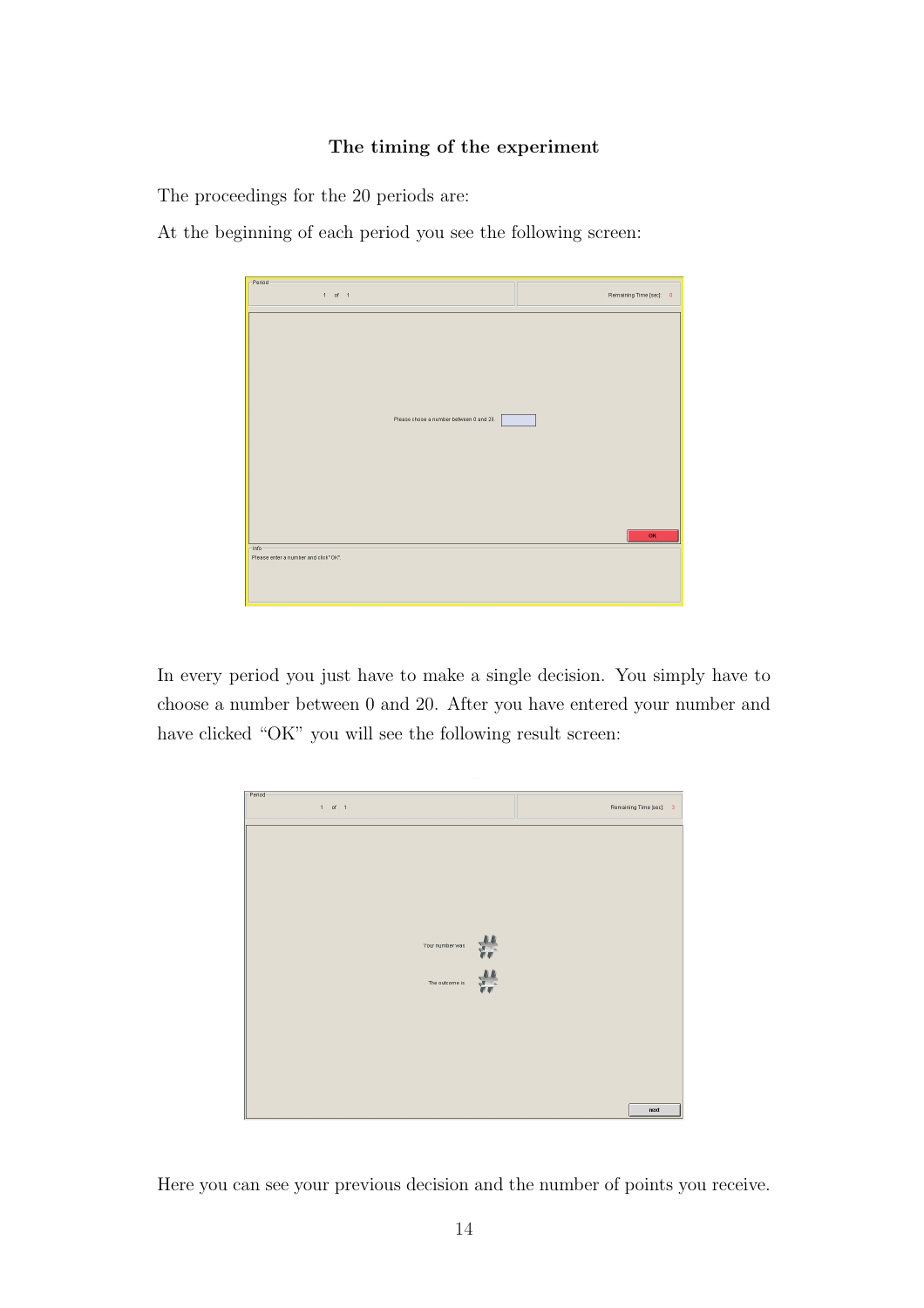How the outcome is determined: Your income depends on the number you have entered. However, other factors may influence your income. These factors may change from period to period. This means that a certain number you choose does not lead to the same outcome all the time.

### 2. Instructions to subjects for phase two and for the control treatment.

### Experimental Instructions

Thank you for participating in the experiment. If you read these instructions carefully and follow all rules, you can earn money. The money will be paid out to you in cash immediately after the experiment. During the experiment we shall not speak of Dollars but rather of points. Points are converted to Dollars at the following exchange rate:

$$
100 \text{ Points} = \text{AUD} \ 1.25
$$

Please note: It is forbidden to speak to other participants during the experiment. If you have any question, please ask us. We will gladly answer your questions individually. It is very important that you follow this rule. Otherwise, we shall have to exclude you from the experiment and from all payments.

Participants of this experiments are randomly assigned into groups of 4 members, i.e., there are three more persons forming a group together with you. The composition of groups will remain the same during the whole experiment, i.e. there will always be the same persons in your group. The identity of your group members will not be revealed to you at any time. At the start of each period, each participant gets 20 points. We will refer to these points as your endowment. Your task is it to decide, how many of your 20 points you want to contribute to a project or to keep for yourself.

Your income consists of two parts:

1. Points that you keep

2. Your "income from the project". This income is calculated as follows:

Your income from the project  $= 0.4 \times$  Sum of contributions of all group members to the project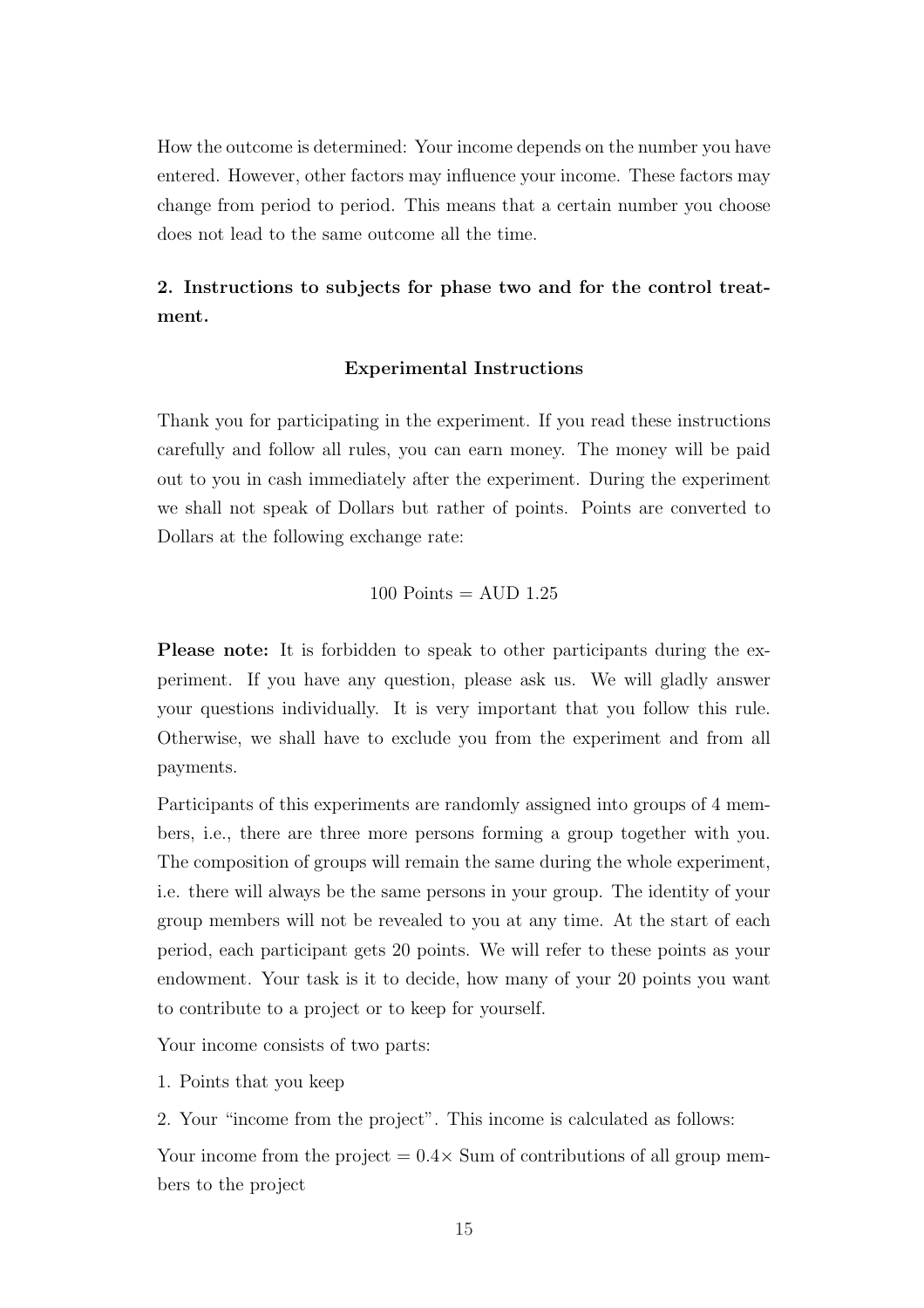The income of the other members of your group is determined in the same way, i.e. each group member receives the same income from the project. Suppose, for example, that the total contributions to the project by all members in your group sum up to 60. In this case you and every other member of your group receives  $0.4 \times 60 = 24$  points as income from the project. Suppose that you and the other 3 members of your group in total contribute only 10 points to the project. In this case every group member receives  $0.4 \times 10 = 4$  points as income from the project.

For each point that you keep for yourself you earn an income of one point. If you contribute that point to the project, instead, the sum of contributions to the project would rise by one point, and your income from the project would rise by  $0.4 \times 1 = 0.4$  points. However, the income of the other group members would also rise by 0.4 points, such that the total income of the group would rise by  $4 \times 0.4 = 1.6$  points. Your contribution to the project, therefore, raises the income of the other members of your group. On the other hand, you earn from each point that other members of your group contribute to the project. For each point that another group member contributes, you earn  $0.4 \times 1 = 0.4$ points.

You take your decision via the computer. After all participants have made their contributions a new period starts, in which you decide again how many of your 20 points you want to contribute to the project. In total there will be 20 periods.